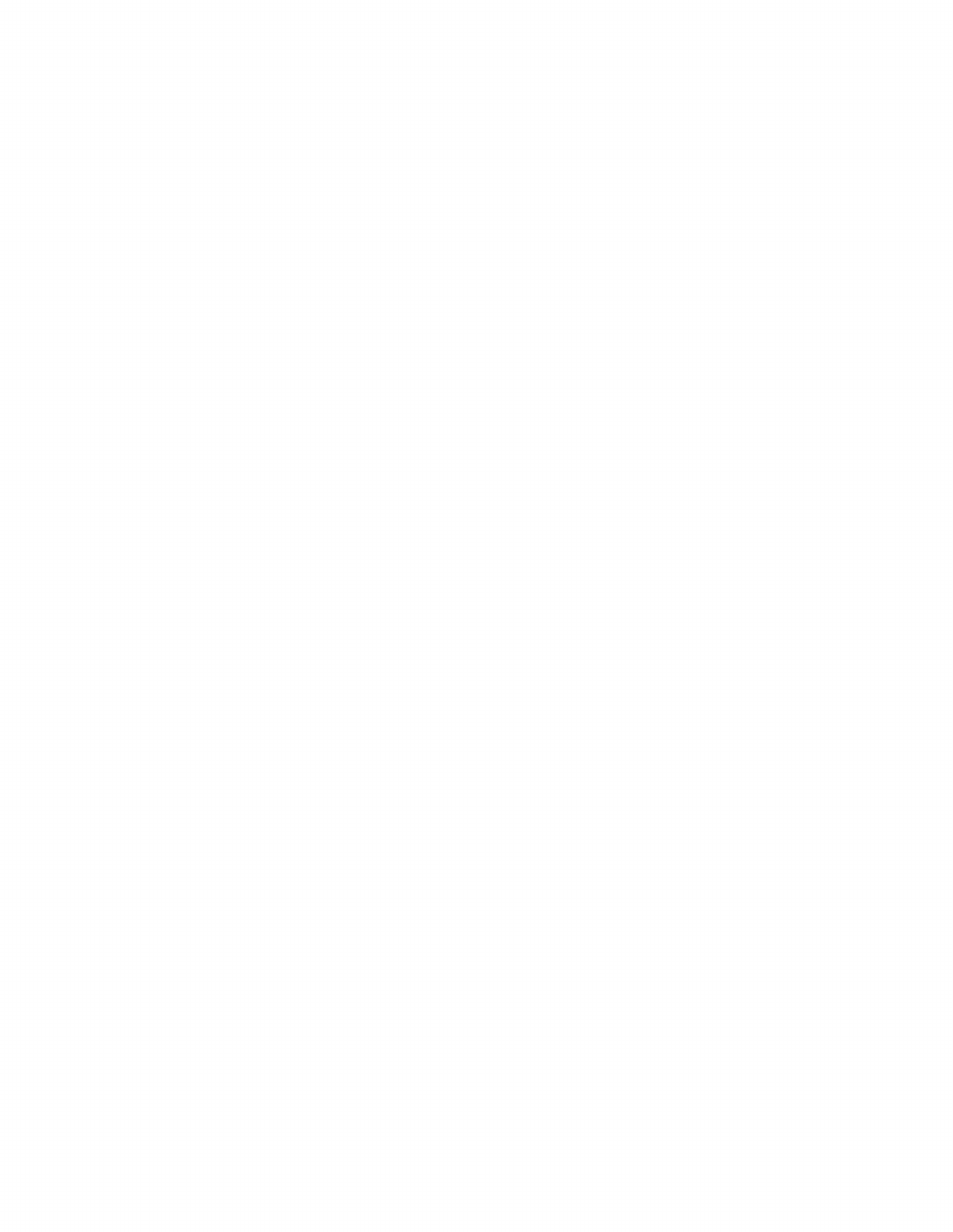# **An Analysis of the U.S. Military's Ability to Sustain an Occupation in Iraq: An Update**

October 5, 2005

Congress of the United States ■ Congressional Budget Office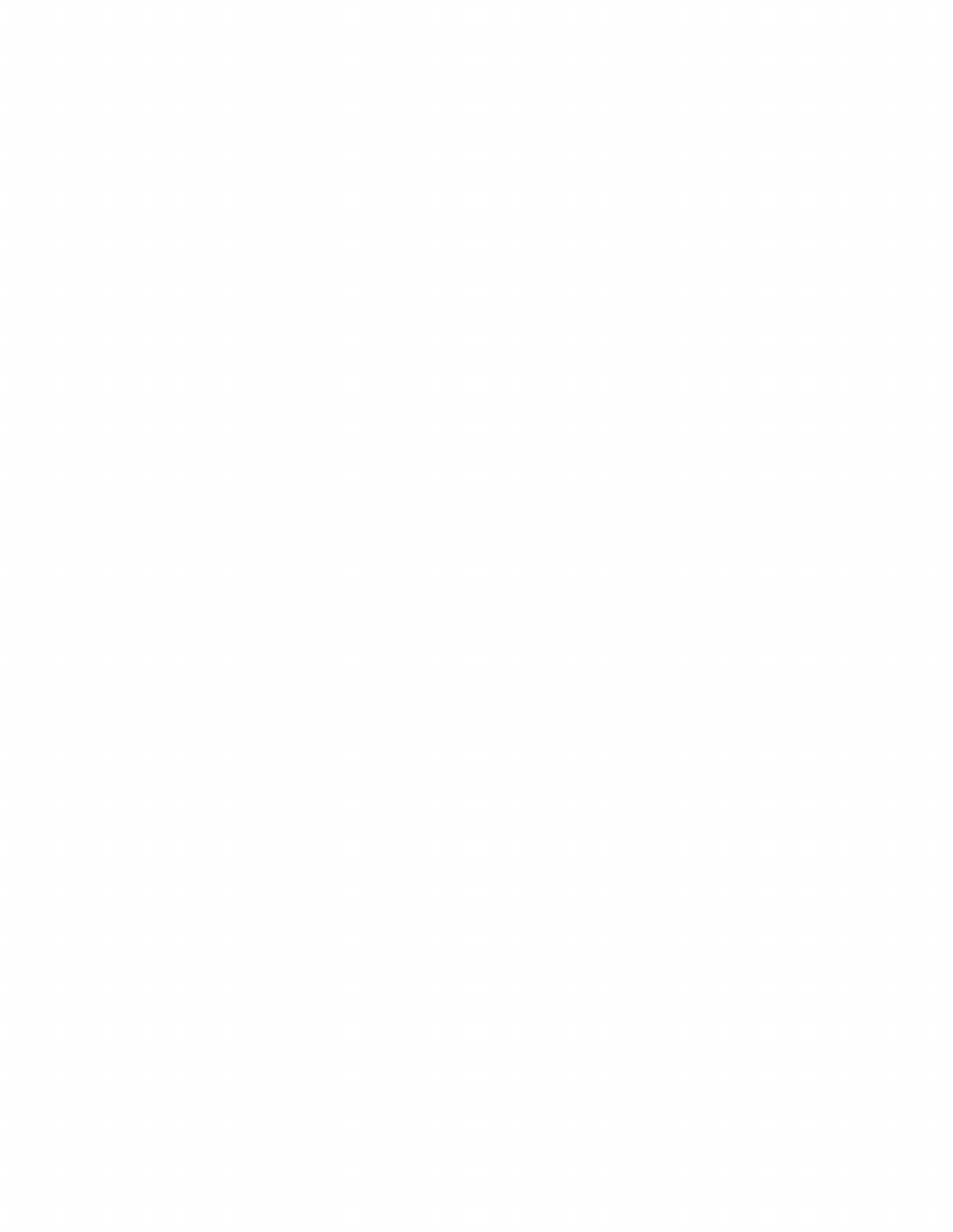# **Background on the Size of Deployed Forces**

The question of how large a force the U.S. military can sustain in extended deployments for Operations Enduring Freedom and Iraqi Freedom (OEF and OIF) is primarily a question about the Army's and Marine Corps's ability to provide forces for the operations. For this analysis (and all of the personnel and units discussed in it), the term "forces" refers only to land forces.<sup>1</sup>

The numbers of personnel described here are larger than those in many press reports and in some statements by the Administration. The number of U.S. forces deployed inside Afghanistan and Iraq proper is less than the total number of forces involved, which includes a considerable number of personnel supporting those operations in neighboring states. For the analytic tasks that CBO has been asked to undertake (including estimating costs and analyzing sustainability), the total number of personnel involved in each operation is the relevant consideration.

The level of forces involved in the Afghanistan theater of operations has generally been about two combat brigades, with between 15,000 and 20,000 personnel—a level that has not varied significantly since the end of major combat operations in OEF.

In general, the U.S. occupation force in the Iraqi theater has required about 16 to 18 combat brigades, or 160,000 to 180,000 personnel.2 At some points over the past two and a half years, the size of the U.S. occupation force has moved outside of that range, but overall, that level represents the typical size.

The variation in the level of personnel results primarily from the annual rotation of forces through the theater and from decisions in response to changing security conditions in Iraq (see Figure 1).

The United States rotates forces through the Iraqi theater periodically; that is, it deploys entire units to the theater and redeploys entire units out of the theater. The

<sup>1.</sup> The United States also receives assistance from its international partners in both operations. OIF, which is the larger, includes a consistent level of about 20,000 to 25,000 coalition personnel deployed to assist the United States, according to weekly briefings by the Department of Defense (DoD) and the State Department. See the Iraq Weekly Status Report, available at www.defend america.mil, with archived prior reports available at www.globalsecurity.org/military/ops/ iraqi-freedom\_weekly.htm. But some coalition partners (namely, Poland and the Ukraine) have declared their intention to terminate their involvement.

<sup>2.</sup> A force that size is the equivalent of about five to six divisions of traditional Army and Marine Corps units, which have three combat brigades in most divisions. The Army's modularity initiative, however, is converting the Army's combat brigades to a larger number of smaller brigades so that, over time, divisions will more commonly have four brigades, rather than three.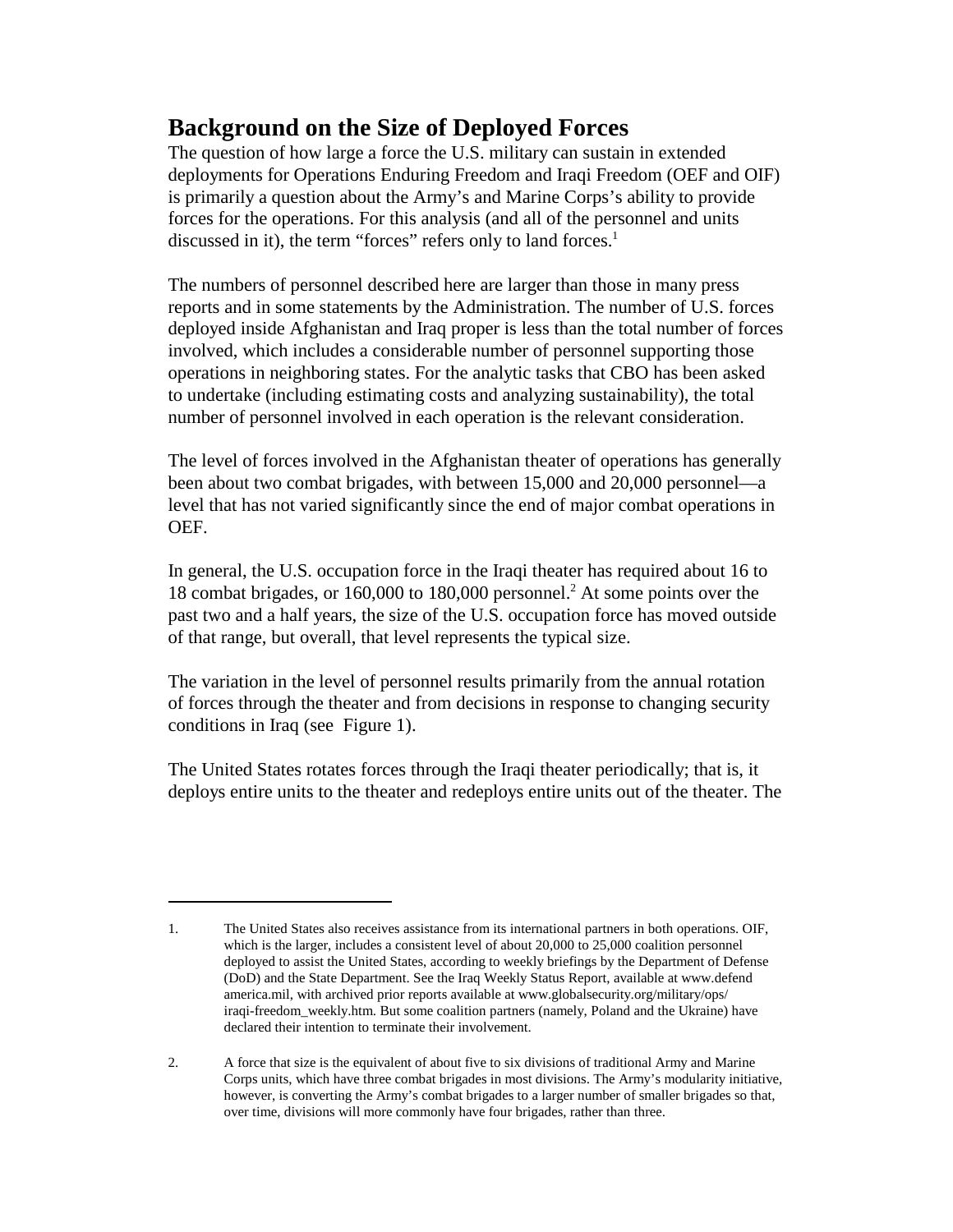#### **Figure 1. Army Forces Deployed to Operation Iraqi Freedom, March 2003 to April 2005**



Source: Department of Defense.

Time-series data are not available past April 2005.

rotations largely occur during the winter, because most units deployed for the invasion of Iraq arrived between December and April of 2003, and most units are deployed for one year. Because replacement units are scheduled to arrive in theater before the units they are replacing leave (there is deliberate overlap between units in the rotation), U.S. forces in the Iraqi theater increase and decrease with a seasonal pattern. In the summer and early fall, U.S. forces are at their cyclical lows, while in the winter and early spring, U.S. forces are at their cyclical highs.

Variation has also occured in the size of the U.S. force deployed to the Iraqi theater between rotations. DoD reduced the size of the occupation force between the first rotation (conducted in 2003) and the second rotation (conducted in 2004). As the security situation in Iraq deteriorated over the spring and summer of 2004, however, DoD temporarily increased force levels by extending the deployments of two brigades of the 1st Armored Division and an armored cavalry regiment.

Notes: The figure excludes information on Marine Corps personnel, because CBO was unable to obtain time-series data on them.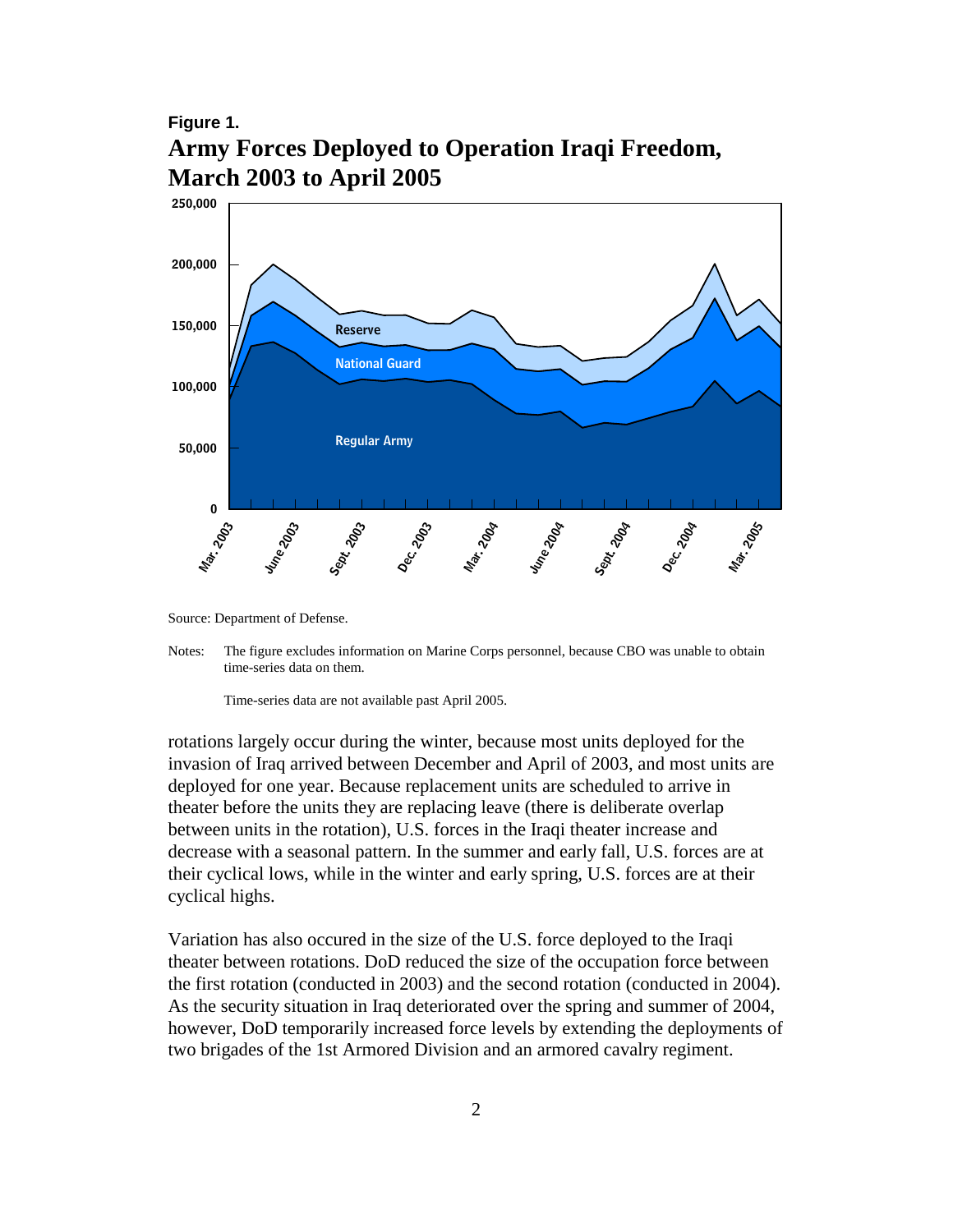Similarly, by taking advantage of the winter rotation of forces and by taking some additional measures, DoD increased the level of forces in the Iraqi theater for the January 2005 elections.

Overall, the total level of U.S. land forces deployed to both OEF and OIF has averaged about 175,000 to 200,000 personnel over the past two years (15,000 to 20,000 for OEF, and 160,000 to 180,000 for OIF). According to the most recent data that CBO was able to obtain (from the Defense Manpower Data Center for the end of June 2005), 186,000 members of the Army and Marine Corps were deployed in support of both operations.<sup>3</sup>

## **Differences Between the Size of Deployed Forces and CBO's Prior Estimate**

Those levels of forces are well above what CBO considered sustainable over the long term in its September 2003 letter to Senator Byrd, *An Analysis of the U.S. Military's Ability to Sustain an Occupation of Iraq*. That analysis examined the question with respect to OIF only (taking OEF as a given, prior commitment). In that analysis, CBO estimated that the U.S. military could sustain 67,000 to 106,000 personnel in Iraq over the long term. $4$  The 160,000 to 180,000 personnel involved in the occupation of Iraq over the past two and a half years exceeds that estimate.

Although there is substantial uncertainty about the pace of deployments that would be considered unsustainable over the long term, there are certain benchmarks for the pace of deployment that the Congress, DoD, and the Army have considered acceptable. CBO's prior analysis was based in part on the deployment tempo guidelines contained in Public Law 106-945 (the Floyd D. Spence National Defense Authorization Act for Fiscal Year 2003), which suggested that 3.2 to 4 active-component units would be required to sustain a

<sup>3.</sup> According to a standard presentation by DoD, 195,000 military personnel were (although the presentation does not display personnel by military service and therefore almost certainly includes some Navy and Air Force personnel.) DoD's "global commitments" slide, used in numerous presentations and frequently updated, displays where U.S. forces are deployed.

<sup>4.</sup> The size of any occupation force will be far less than the total number of personnel in the U.S. military, because many personnel are engaged in tasks, such as overhead functions, that do not allow them to be deployed for occupation duty. Other personnel are assigned to units (such as Patriot missile-equipped air defense battalions) that are not useful for occupation duty. The remaining pool of people cannot all be deployed at once, but are instead rotated through a theater, to allow units and individuals periodic opportunities to recover, rest, and train. CBO's September 2003 letter discusses those considerations in more detail.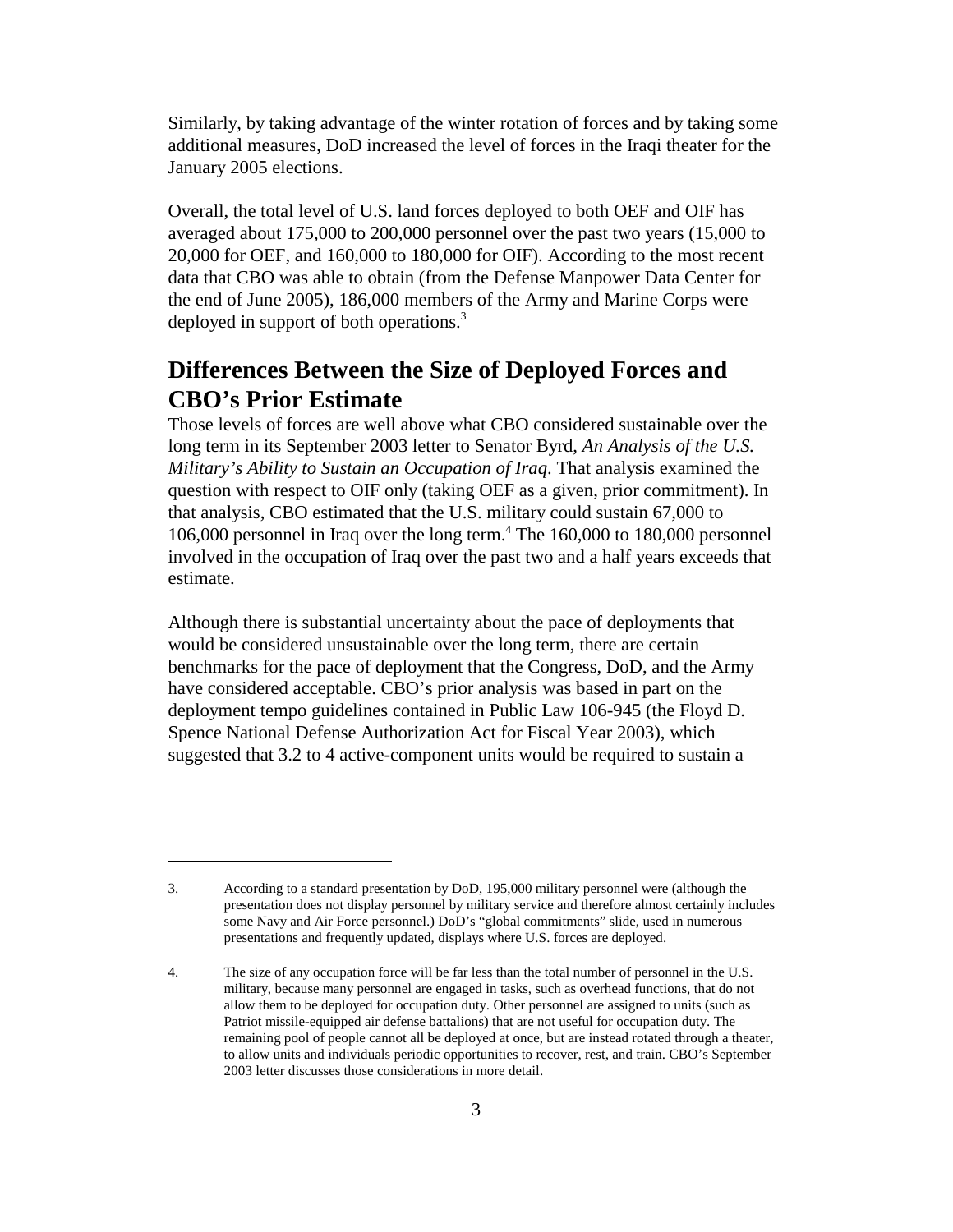single active-component unit that was deployed.<sup>5</sup> Since then, the Army has formally committed to a somewhat higher pace of rotation—having three activecomponent units in the force for each deployed active-component unit. In actual practice, many units have had only one year between deployments and are effectively sustaining a rotation ratio of 2 to 1.

Similarly, for the reserve component, DoD recently has established a benchmark of mobilizing units not more than one year out of every six. Because such units must be mobilized for some period of time before and after deployments (on average, about three to six months, to allow for various predeployment activities, additional training, postdeployment recovery, and leave for personnel) that goal, if applied for the one-year deployments that the Army is currently using for most units, suggests that the reserve component should be able to sustain one deployed unit for every 7.5 to 9 units in the force.<sup>6</sup>

The size of the occupation force in Iraq is larger than those benchmarks would permit. The active components of the Army and Marine Corps had 41 combat brigades at the beginning of 2004 (prior to the change associated with the Army's modularity initiative), and the reserve components had 39 combat brigades. Absent any other commitments, those forces would be able to sustain about 19 brigades deployed overseas compared with the 18 to 20 brigades that OEF and OIF currently require. However, the United States has numerous other demands on its land forces, including maintaining units in North East Asia for the defense of the Republic of Korea, peacekeeping missions in Kosovo and the Sinai

<sup>5.</sup> That goal is phrased as deploying only one-third of the active combat force at any one time, allowing units to spend two years in garrison for every one year deployed. The time in garrison is now referred to as "dwell time." The goal was first stated by General Richard Cody, Vice-Chief of Staff, U.S. Army, at a hearing of the Subcommittee on Military Personnel, House Committee on Armed Services,, February 2, 2005.

<sup>6.</sup> How DoD will implement that new policy is unclear because of the need to account for predeployment and postdeployment activities. If the policy is interpreted to mean that units will be mobilized for only one year and will then be demobilized for five years (the most direct reading), then the need for three to six months of mobilization for predeployment and postdeployment activities would reduce the level of forces that the reserve component could sustain to between 8 and 12 units in the force for each unit deployed (because each unit would be deployed for six to nine months every six years). If, however, the policy is interpreted to mean that reserve-component units will be deployed for one year (which is more consistent with current practice) and that the additional time mobilized for predeployment and postdeployment activities is not factored in, then the level of forces that the reserve component could sustain increases to six units for each unit deployed (because each unit would be deployed for one year out of every six). CBO assumed that that goal would imply a 6-to-1 ratio of time mobilized to time demobilized, such that a unit would experience a duty cycle of three months mobilized for predeployment and postdeployment activities, one year deployed, and then six years and three months demobilized (that is, 15 months mobilized:75 months demobilized, allowing 7.5 units to sustain one deployed unit) or six months mobilized for predeployment and postdeployment activities, one year deployed, and then seven years and six months demobilized (18 months mobilized:90 months demobilized, allowing 9 units to sustain one deployed).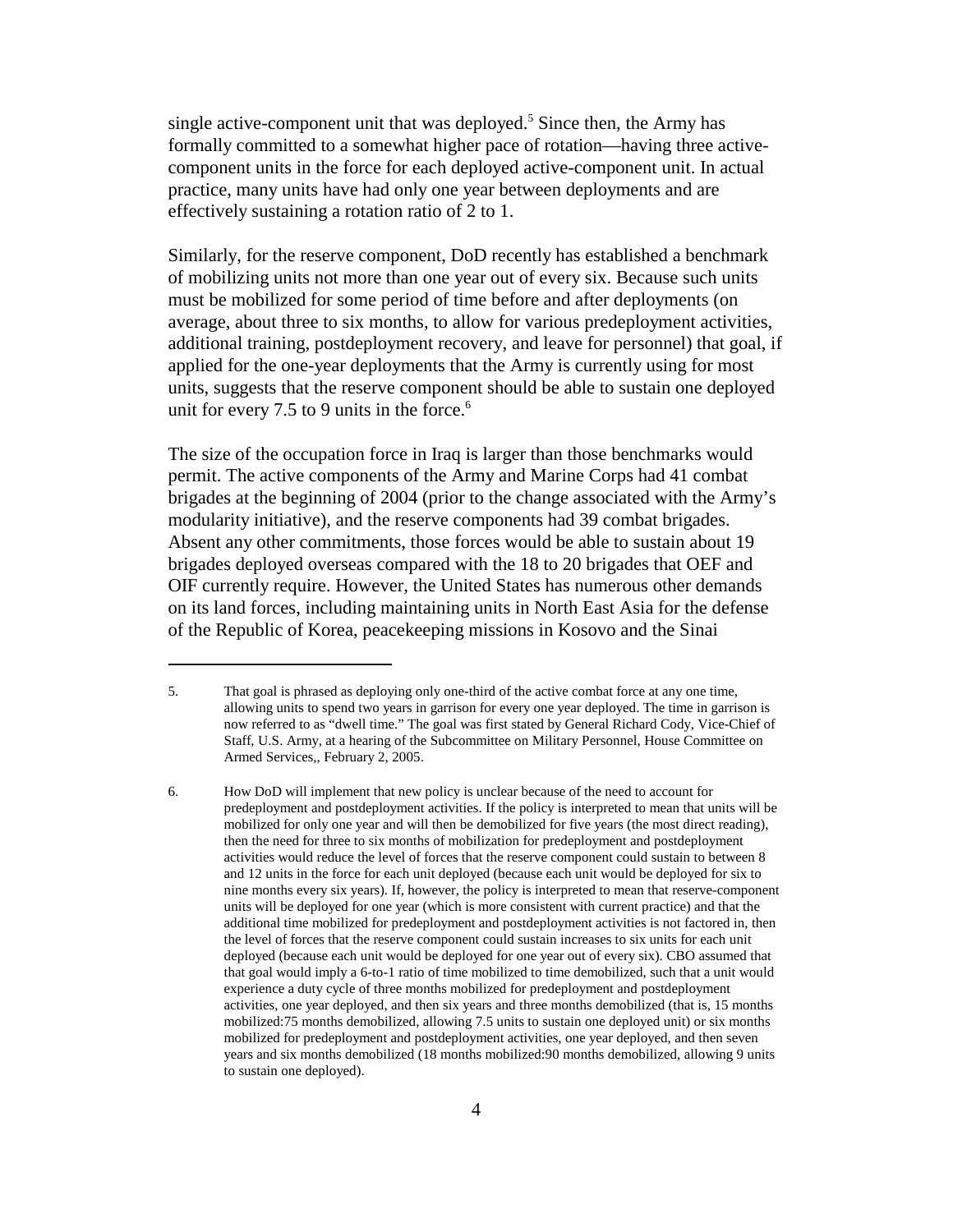Peninsula, providing forces for Amphibious Ready Groups, and periodically converting units to different types (such as Stryker brigades). Collectively, those missions require about four additional deployed brigades. Thus, the sustainable force consistent with DoD's goals is two brigades in Afghanistan (15,000 to 20,000 personnel) and 13 brigades in Iraq (123,000 personnel). As such, the demands made on the force by OEF and OIF (175,000 to 200,000 personnel) are more than the available U.S. land forces can sustain while meeting the Army's and DoD's benchmarks.

The differences between CBO's previous estimates and DoD's actual performance in Iraq to date can be explained primarily by four changes that have occurred over the past four years. The sequence of those changes (shown in Table 1), is as follows:

The first change that has occurred is the termination of the U.S. military mission in Bosnia—freeing up the forces that were previously being deployed there to participate in the Iraq mission.

#### **Table 1.**

## **Effects of Various Changes Since CBO's Previous Analysis on the Size of the Occupation That Can Be Sustained in Iraq**

|                                                                               | <b>Personnel</b> |  |
|-------------------------------------------------------------------------------|------------------|--|
| Previous Estimate, High Bound                                                 | 106,000          |  |
| <b>Termination of Bosnia Mission</b>                                          | $+3,000$         |  |
| Two Years at Home Dwell Time                                                  | $+6,000$         |  |
| Subtotal                                                                      | 115,000          |  |
| Reduction in North East Asia<br>(Best possible with current dwell-time goals) | $+8,000$         |  |
| Subtotal                                                                      | 123,000          |  |
| De Facto Dwell Time of One Year at Home<br>(Reflecting current practice)      | $+45,000$        |  |
| Total                                                                         | 168,000          |  |

Source: Congressional Budget Office.

Note: All options include an assumed force of 15,000 personnel also deployed to Afghanistan for Operation Enduring Freedom.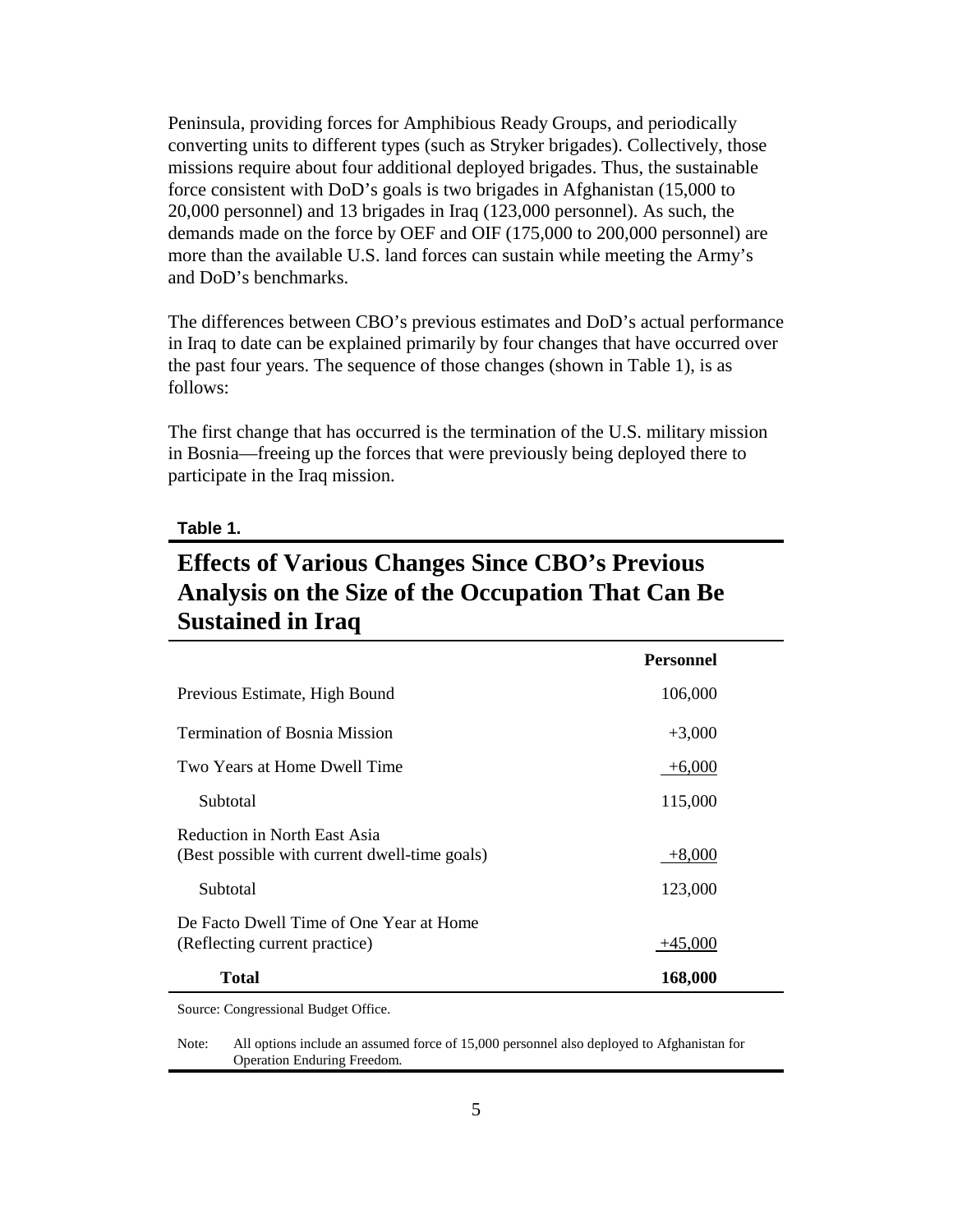The second change that has occurred is the Army's adoption of new "dwell-time" goals, calling for a slightly more demanding rotation schedule for units than that incorporated in CBO's prior estimate. The high bound of CBO's prior estimate assumed that 3.2 units in the force would be required to sustain each active unit that was deployed, whereas the Army's new goals posit that three units should be required in the force to sustain each unit deployed. In combination with the termination of the Bosnia mission, this decision should allow the United States to sustain up to  $115,000$  personnel in OIF.

The third change that has occurred is that DoD has reduced its presence in North East Asia, deploying one of the Army's two brigades that were in Korea to Iraq and deploying Marine Corps battalions from Okinawa. The decision to reduce the U.S. presence in North East Asia may not be permanent, but if it were, the U.S. would be able to sustain an occupation force of up to 123,000 personnel in the Iraqi theater under the current dwell-time goals.

Because the occupation of Iraq has required more forces than that, the fourth change that has occurred is that DoD has adopted a de facto dwell-time standard of one year at home for every year deployed (with two units in the force for every unit deployed). Numerous units, such as the 3rd Armored Cavalry Regiment, the 3rd Infantry Division, and most Marine Corps regiments, have already been deployed to Iraq with less than two years at their home stations, and several others, such as the 101st Air Assault division, are scheduled for such a rotation shortly. That increased pace of rotation, if maintained over the long term, would increase the level of forces that the United States could maintain in the Iraqi theater of operations to 168,000, roughly consistent with the actual levels of forces that have been deployed over the past two and a half years. However, that pace of rotation is probably not sustainable and is higher than any of the generally accepted benchmarks of which CBO is aware.

Not all of DoD's units have actually rotated with one year's dwell time because the department has made some decisions that have alleviated the short-term pressures of the occupation but that probably cannot be sustained over longer periods of time. Those decisions included employing training units that have not been traditionally included in extended deployments (such as squadrons of the 11th Armored Cavalry Regiment) and employing some elements of the reserve component at high rates.

Deploying large numbers of Army National Guard brigades, for example, has allowed some active-component units (such as the 4th Infantry division) to rotate at rates closer to the Army's dwell-time goals. The effect is short term, however, because the Army National Guard's combat brigades have been used at levels that cannot be sustained. Of the National Guard's current 15 "enhanced" separate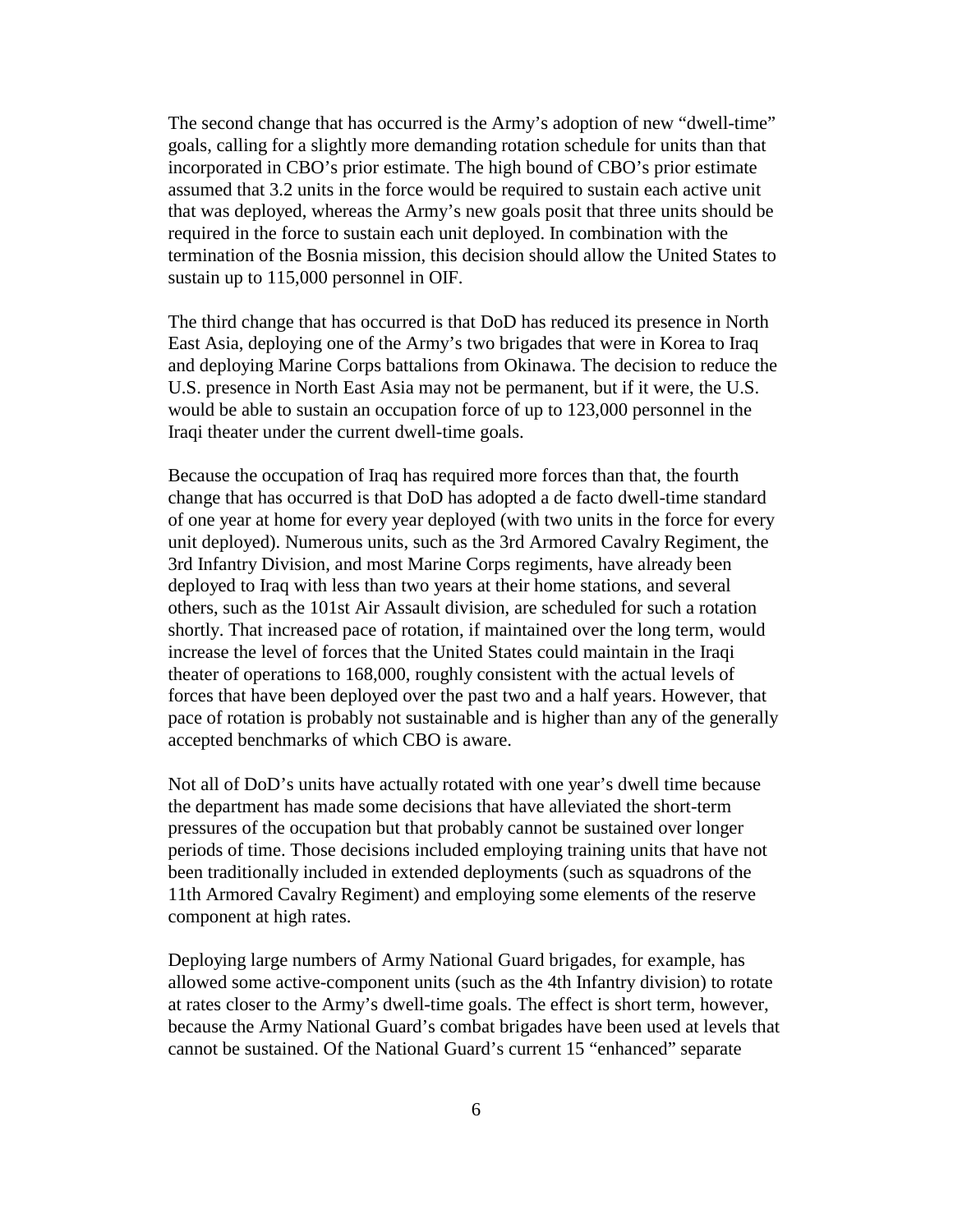brigades, 11 have been deployed to Iraq or Afghanistan over the past two and a half years.<sup>7</sup> In addition, the Army has deployed three brigades from National Guard divisions to Iraq. That pace of deployments is, along with the National Guard's missions in the Balkans and the Sinai, higher than the National Guard can sustain over long periods of time—at some point, there will be no National Guard brigades that can be deployed without violating DoD's mobilization standard.

The Army should be able to conduct another rotation of forces to Iraq, or possibly even two rotations, with relatively large numbers of National Guard brigades, thus allowing some active-component units to have more than one year of dwell time at their home garrisons. However, if the occupation continues and the Army employs progressively more brigades from National Guard divisions (as opposed to the enhanced brigades that the Army has preferred to deploy), the supply of those divisional brigades will also be exhausted or those brigades will have to be mobilized again before the point at which DoD's mobilization standard permits.

It is unclear what the long-term impact of such deployment rates will be on the overall health of the U.S. land forces. Some effects, such as deteriorating equipment, have already appeared and are being addressed through supplemental appropriations.8 Effects on the recruiting and retention of military personnel and the readiness of units are difficult to predict.

Although some of the military services have experienced recruiting shortfalls in the past two years and there are anecdotal accounts of issues arising from the pace of deployments, the effect that high deployment rates will have on recruiting and retention in the long run is not known. $\degree$  CBO is currently examining the potential that shortfalls in recruiting or retention could have on the long-term health of the force.

<sup>7.</sup> The Army has maintained two different classes of National Guard combat unit for the past decade: "enhanced" separate brigades, which are maintained at higher levels of readiness, and the remaining brigades, almost all in the National Guard divisions, which are maintained at lower levels of readiness. The Army's modularity plan envisions reducing the number of National Guard combat brigades somewhat but increasing all of those brigades' readiness to the higher standard.

<sup>8.</sup> See Congressional Budget Office, *The Potential Costs Resulting from Increased Usage of Military Equipment in Ongoing Operations* (March 18, 2005).

<sup>9.</sup> Through June 2005, the Army National Guard had missed its monthly recruiting goals for nine consecutive months, was running 10,000 soldiers below its cumulative recruiting goal for fiscal year 2005, and was 19,000 below its authorized manning level. The Army National Guard also missed its annual recruiting goals for fiscal years 2003 and 2004. Through June 2005, the active Army was running about 7,000 soldiers below its cumulative recruiting goal for fiscal year 2005. See John J. Lumpkin, "Army Guard Misses Recruiting Goal Again," Associated Press, July 12, 2005; and Lawrence Kapp, *Recruiting and Retention: An Overview of FY2004 and FY2005 Results for Active and Reserve Component Enlisted Personnel* (Congressional Research Service, June 30, 2005), available at www.fas.org/sgp/crs/natsec/RL32965.pdf.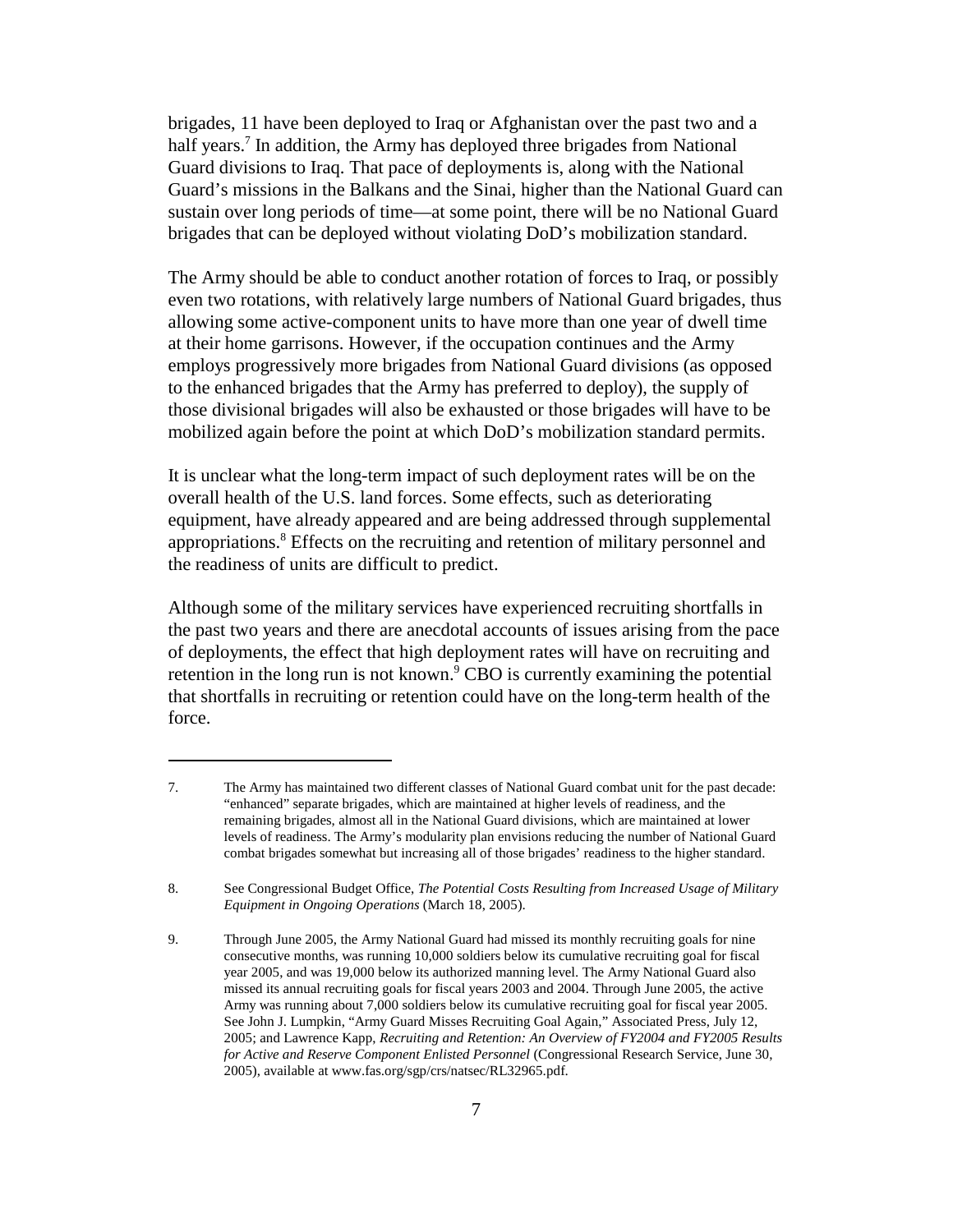#### **Specific Questions**

**Question.** What is the maximum force level that the United States can sustain in Iraq, given current force structure and the military's stated dwell-time goals?

**Answer.** As discussed above, since CBO published its initial estimate of the U.S. military's ability to sustain an occupation force, the United States' military role in the Bosnia mission ended, DoD deployed one brigade of Army forces from Korea to Iraq, DoD deployed Marine Corps battalions from Okinawa to Iraq, and the Army has established new goals for dwell time.

Those changes have increased the available pool of forces that could be deployed to Iraq. CBO estimates that the combined effect of the changes has increased the size of the force that the United States could sustain in the Iraqi theater to 123,000 personnel, whereas CBO's previous estimate was from 67,000 to 106,000 personnel. (If the decision to make forces in North East Asia available for the occupation of Iraq were reversed, that revision would reduce the level by 8,000 personnel, to 115,000.) Greater forces would require the United States to either increase the size of its land forces, terminate some other commitments, or rotate forces to Iraq at more demanding rates.<sup>10</sup>

**Question.** What is the size of the military needed to sustain a force of 138,000 in country while achieving dwell-time goals, and what alternatives are there to increasing end strength that would help in sustaining a deployed force of 138,000?

**Answer.** A force of 138,000 personnel in country is roughly equivalent to 170,000 personnel in theater (which is in the middle of the range of forces that the United States has been deploying to Iraq over the past two and a half years). The U.S. force in the Iraqi theater generally includes about 30,000 personnel supporting the occupation from other Gulf states (primarily Kuwait).

At a conceptual level, there are three major ways to increase the amount of forces that the United States could sustain in the occupation of Iraq. The United States could rotate its land forces at higher rates, increase the fraction of the existing forces that can be employed, or increase the size of its land forces.

<sup>10.</sup> CBO's estimate could change if the Army demonstrates an ability to convert entire units (to Stryker brigades or the planned units equipped with Future Combat Systems) quickly enough to occur within the units' dwell time. Because the Army has completed the somewhat less demanding conversions involved in creating modular brigades in that manner, it may be able to do the same with Stryker brigades and units equipped with Future Combat Systems. If that were the case, the size of the occupation force that the United States could sustain would increase by about 5,000 to 6,000 personnel above what CBO has estimated. However, the shorter the dwell time allotted to units, the less likely it is that extensive conversions can be accomplished during that period of time.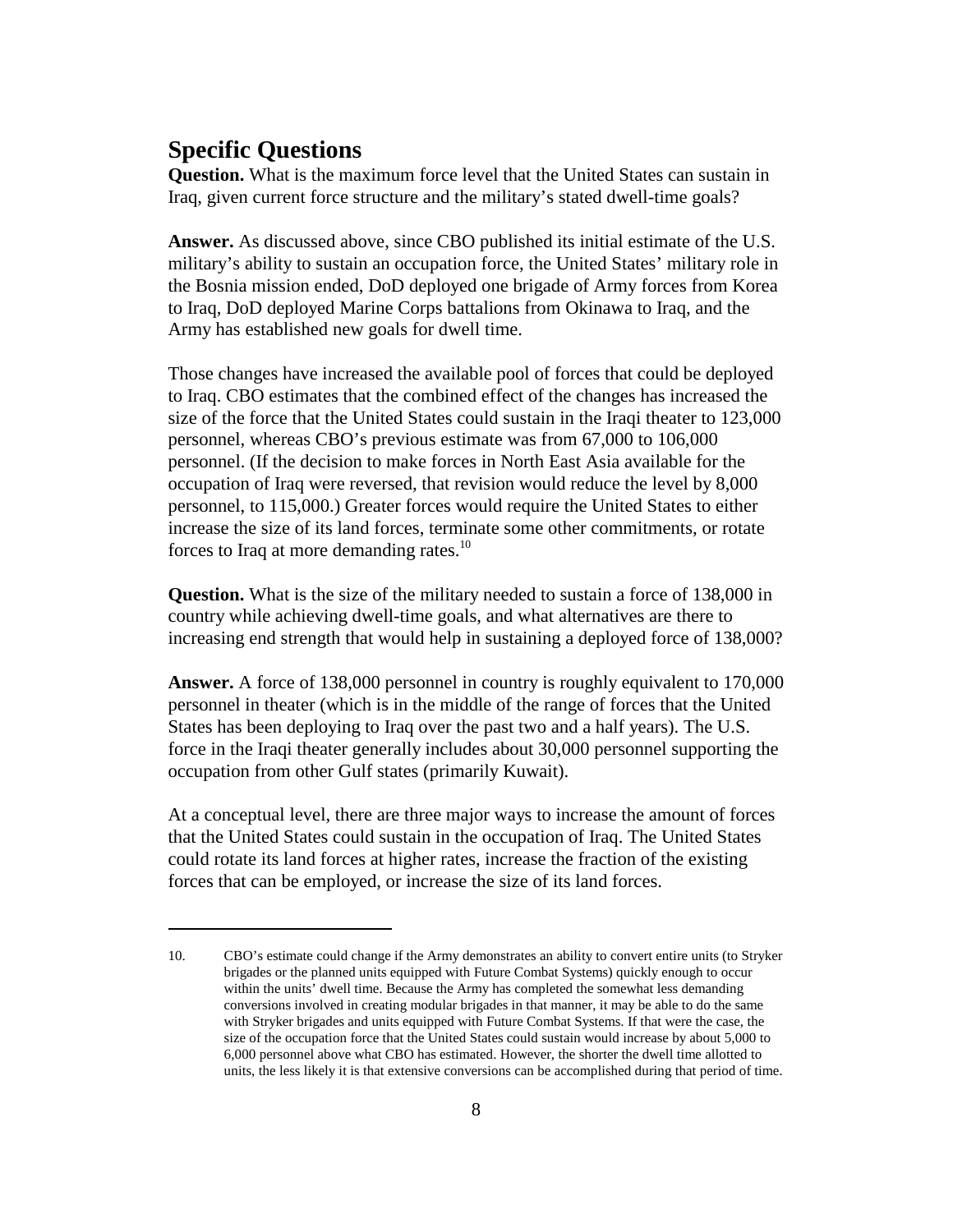The United States has already chosen to increase the fraction of forces that can be employed by various measures, including reducing the number of forces used for other commitments. All of the options for employing more forces in the occupation of Iraq that CBO considered in its September 2003 analysis —employing National Guard combat units, Marine Corps units, Marine Corps reserve units, special forces, and rapid reaction forces—have already been adopted, along with the reduction in the forces dedicated to North East Asia (which CBO did not anticipate).

The United States could convert support forces that generally are not used for occupation missions to support forces that would be more useful for occupation missions.11 If it converted all such forces, the size of the force that could be deployed overseas would increase to 13,000 personnel per brigade, from about 9,000 to 10,000 personnel per brigade (which is the level of forces that DoD has maintained over the past two and a half years). The change would allow an upper limit of about 165,000 to 170,000 personnel for the occupation of Iraq, rather than 123,000. However, it would also involve reducing the ability of U.S. forces to conduct major combat operations, because those support forces that are not required for occupation missions (such as those for rocket artillery or air defense artillery) are generally required for high-intensity conventional conflicts.<sup>12</sup> Nonetheless, if all such forces were converted, increases in the size of the Army might not be required to sustain an occupation of the current size.

Alternatively, without such changes but adhering to the standard of two years' dwell time would require increasing the size of the active Army by four to five divisions.13 CBO estimates that such an increase would cost about \$140 billion in 2006 dollars over 10 years and would require at least 115,000 additional activecomponent personnel and  $42,000$  reserve-component personnel.<sup>14</sup> The feasibility

<sup>11.</sup> The Army has, for example, retrained some field artillery battalions to be military police battalions.

<sup>12.</sup> Other practical considerations also suggest that 165,000 to 170,000 personnel represents a theoretical upper bound on the size of the force that the United States could deploy without increasing the size of its land forces. In particular, such a level would raise an issue in coordinating the higher rotation rates used by active-component combat units and the lower rotation rates of the reserve-component units that must be activated to support them.

<sup>13.</sup> If conversions to Stryker brigades and units equipped with Future Combat Systems could be accomplished without withdrawing units from the force pool available for deployments, as discussed in the answer to the prior question, about four divisions, as opposed to four to five, would suffice.

<sup>14.</sup> That estimate is based on the option to increase the size of the active Army by two divisions (Alternative 1A) that CBO describes in its May 2005 study of *Options for Restructuring the Army*. That option was designed to maintain the Army's current level of dependence on reservecomponent personnel and therefore include creating some reserve-component support units along with the active-component combat units. CBO has not analyzed the potential effects that the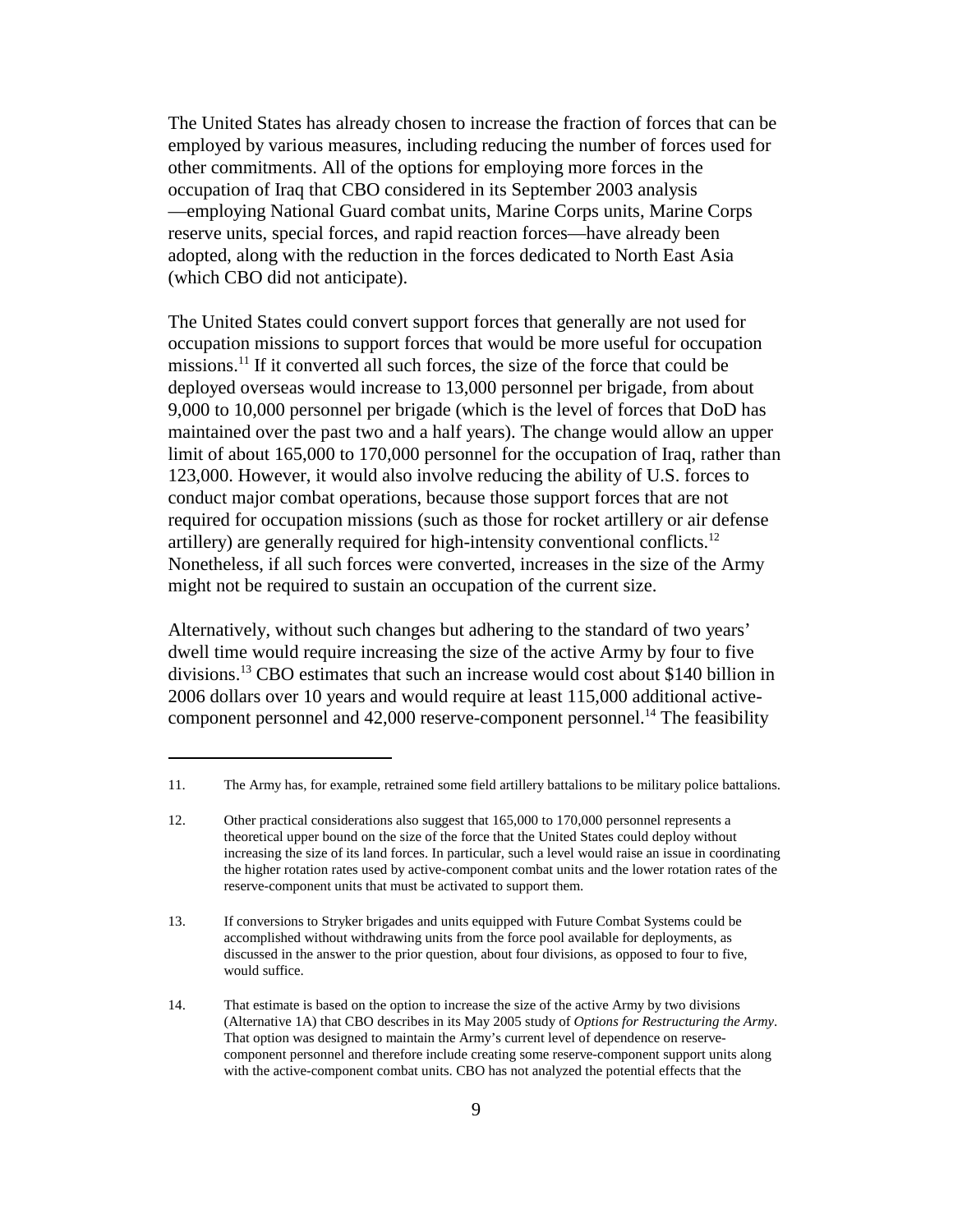of such large increases in the size of the force in the current recruiting environment is unknown, and if they could occur, they would probably take eight to 11 years.<sup>15</sup> Over the long term, annually recurring operation and support costs would be about \$14 billion in 2006 dollars. Employing those new forces overseas—if that were necessary when they were available—would incur additional costs, above and beyond those to create the new forces.

An alternative way to increase the number of forces the United States could deploy to the occupation of Iraq would be to hire additional civilians to perform many of the military's overhead tasks and to use the military personnel thus freed up to create new deployable units. If feasible, that approach would be similar to an increase in end strength in some ways (as it would increase the number of personnel employed by DoD), but would increase the fraction of military personnel who could be deployed. In its September 2003 analysis, CBO discussed two versions of that option, one sufficient to create a single new Army division, the other sufficient to create two new Army divisions, and estimated the annual costs of implementing those options to be \$1.7 billion and \$3.4 billion per year in 2006 dollars, respectively.<sup>16</sup>

**Question.** How does the Army's modularity initiative increase the military's ability to sustain an occupation force?

**Answer.** Many elements of the Army's plan for modularity have either not been decided or have not yet been announced. Some of those elements are key to understanding the effect that modularity might have. Questions include whether or not the Army's current increase in end strength of 30,000 personnel will be made permanent and whether the Army will seek to expand to 43 or 48 activecomponent combat brigades. Appendix B of CBO's May 2005 *Options for Restructuring the Army* discussed the effects of modularity on the Army's ability

current recruiting shortfalls—which are larger for the Army National Guard and Army Reserve than for the active Army—might have on the time required to establish the new units.

<sup>15.</sup> Because the United States has not created new divisions by increasing the Army's end strength in the recent past, estimating how much time such an increase might require is difficult. Historical experience with increasing the number of divisions in the Army during the 1980s (which was done without increases in end strength) suggests that phasing in a single division would take two to three years, and a second division, perhaps another two years. CBO has discussed the issue with senior Army personnel, who have generally agreed with that estimate, although some officials were optimistic that, through various expedients, one new division could be established in only two years, and additional divisions in as little as 18 months.

<sup>16.</sup> Since CBO made that estimate, however, it has increased its estimate of the costs involved in creating new Army divisions. Were CBO to reestimate the options, the costs would be somewhat higher. For example, for its September 2003 analysis, CBO priced the annually recurring costs of adding two new divisions to the Army via end strength at \$6.6 billion in 2006 dollars, whereas for its May 2005 *Options for Restructuring the Army*, it put the costs at slightly more than \$7 billion.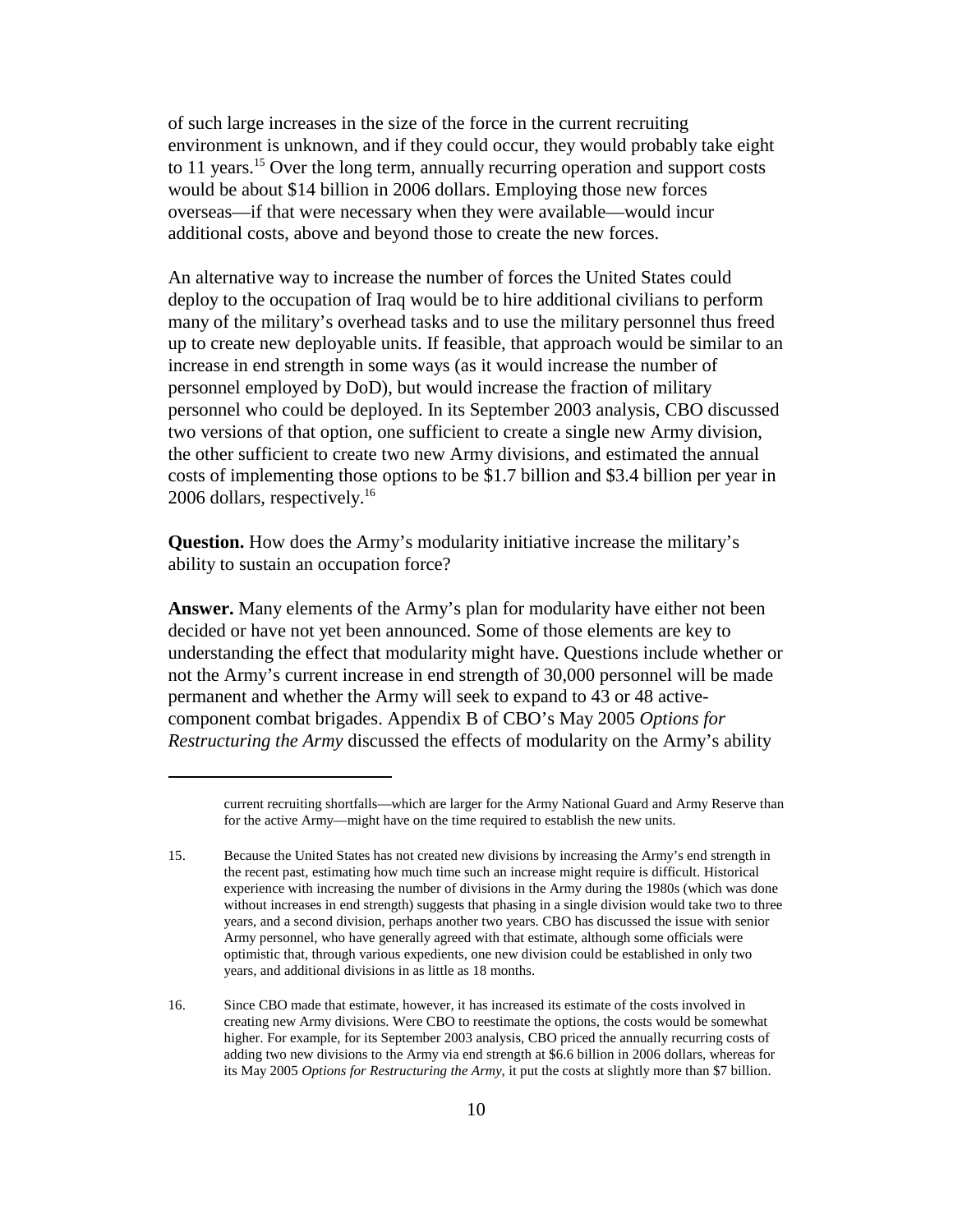to sustain extended deployments. However, on the basis of the information that it has received and making reasonable assumptions about what the modular force may look like, CBO estimates that the 43-brigade force would increase the Army's ability to sustain forces in the Iraqi theater by about 5,000 to 7,000 personnel, and the 48-brigade force would provide 9,000 to 11,000 additional personnel.17

The modular force would have a relatively small effect on the number of personnel who could be deployed for an extended occupation of Iraq but would increase the number of combat brigades that could be deployed by a larger percentage. Traditional Army brigades (with three subordinate battalions and nine to 12 subordinate companies) are larger than modular brigades (with two subordinate battalions and eight subordinate companies). Thus, with a modular force, the number of brigades that the Army could have deployed at any one point in time increases by between two and four. A larger number of smaller brigades might be more effective (by being more flexible or by affording the Army the ability to allocate units more efficiently), but many of those hypothetical benefits can already be achieved by tailoring the mix of units deployed to the theater, cross-attaching units, or other such measures.18

**Question.** What is our military's ability to respond to other threats while maintaining current force levels in Iraq and Afghanistan?

**Answer.** The U.S. military's ability to promptly respond to any other large contingency operation while engaged in Iraq is reduced from the capability it would have otherwise. Those forces deployed to Iraq would not be readily available for any other contingency, and those that were in the immediate phase of recovery from a recent deployment might prove unavailable in the short term as well.

<sup>17.</sup> Those estimates are based on the assumptions that the modular force will have 25,000 to 45,000 additional active-component personnel in combat units and 20,000 fewer reserve-component personnel in combat units, that the net increase of 5,000 to 25,000 combat personnel will also require an increase of 5,000 to 25,000 support personnel, and that the Army will require the current increase in end strength of 30,000 personnel to be made permanent in order to achieve the 48-brigade army. Most of the increase in the number of personnel who could be deployed comes from the increased fraction of combat units in the active component (since active units can be rotated more rapidly), along with the increased size of the Army in the case in which it has 48 brigades.

<sup>18.</sup> It is fairly rare for the United States to deploy standardized "packages" of forces. Almost all actual deployments contain unique mixes of units intended to most effectively perform the anticipated missions. Similarly, once units are deployed to a theater, it is common to alter the disposition and command arrangements of various units. One typical method is to temporarily detach a unit's subordinate units and assign them to another unit—a process called cross-attaching. Such practices provide U.S. planners and commanders substantial flexibility already.